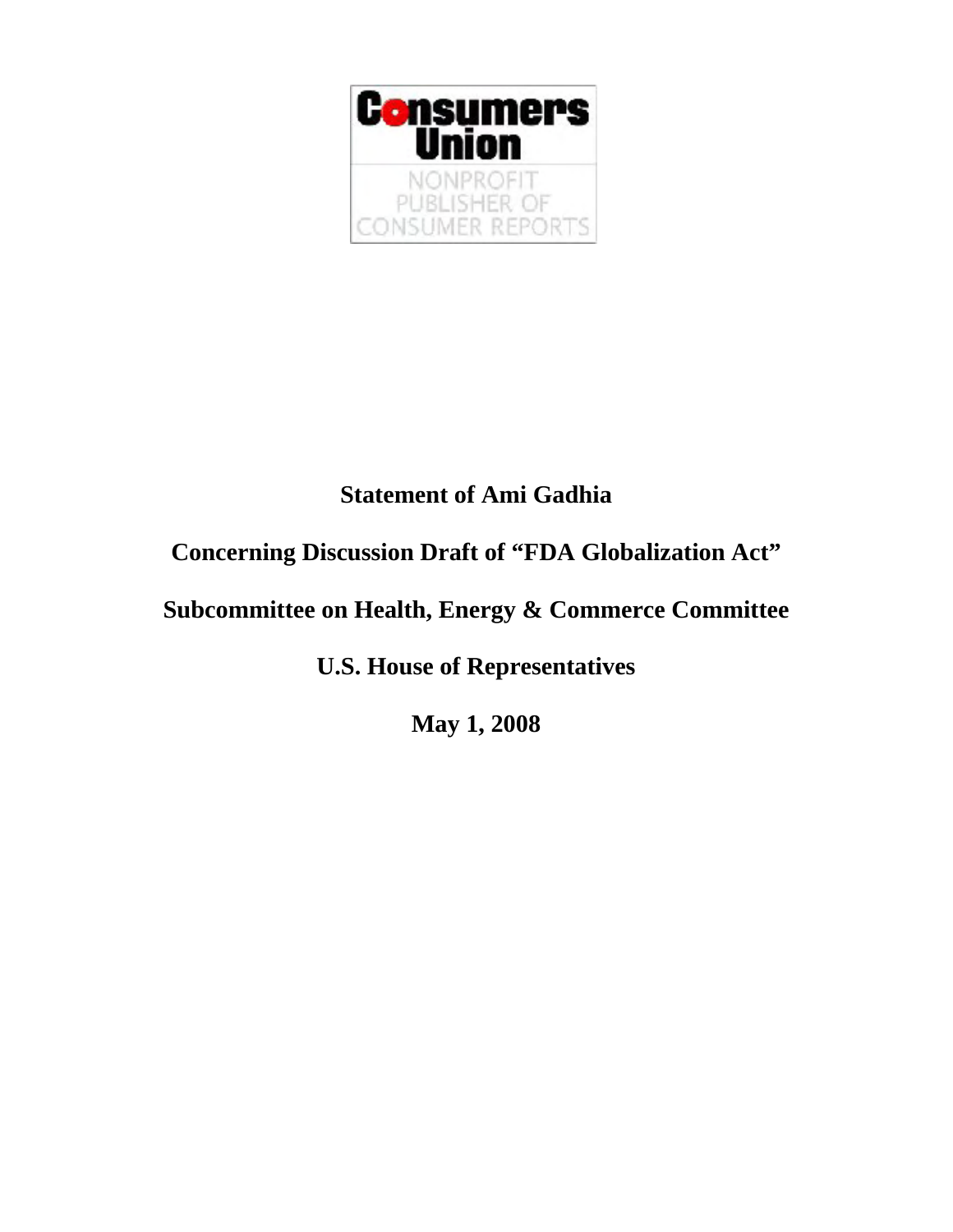Good morning, Chairman Dingell, Ranking Member Barton, Subcommittee Chairman Pallone, Subcommittee Ranking Member Deal, and members of the Subcommittee. My name is Ami Gadhia, and I am Policy Counsel with Consumers Union<sup>[1](#page-1-0)</sup>, the non-profit publisher of *Consumer Reports* magazine. I am here today to testify about the Drug, Device, and Cosmetic Safety provisions of the Discussion Draft of the Food and Drug Administration (FDA) Globalization Act. Consumers Union commends the Chairman for his leadership on the proposed legislation, and commends members of the Energy and Commerce Committee for holding today's hearing on this critical consumer safety issue.

#### **I. FDA IS AN AGENCY IN DIRE NEED OF MAJOR REFORM**

The FDA is the federal agency responsible for the regulation of myriad foods, drugs, devices, and cosmetics. The products regulated by this one agency represent about 25 cents of every consumer dollar spent, and are among the most intimate and important ones in our lives, including the drugs we take when we are sick and the medical devices implanted in our bodies to improve our lives. However, serious safety scares over the past few years have cast major doubt upon the ability of this beleaguered agency to adequately protect American consumers.

The call for a major overhaul of the FDA has now become a roar. According to a 1998 study by the Government Accountability Office (GAO), *ten years ago*, as much as

<span id="page-1-0"></span><sup>1</sup> Consumers Union is a nonprofit membership organization chartered in 1936 under the laws of the State of New York to provide consumers with information, education and counsel about goods, services, health, and personal finance. Consumers Union's income is solely derived from the sale of *Consumer Reports*, its other publications and from noncommercial contributions, grants and fees. In addition to reports on Consumers Union's own product testing, *Consumer Reports* and its other publications and websites have a total subscription of approximately 8.6 million. *Consumer Reports* regularly carries articles on health, product safety, marketplace economics and legislative, judicial and regulatory actions that affect consumer welfare. Consumers Union's publications carry no advertising and receive no commercial support.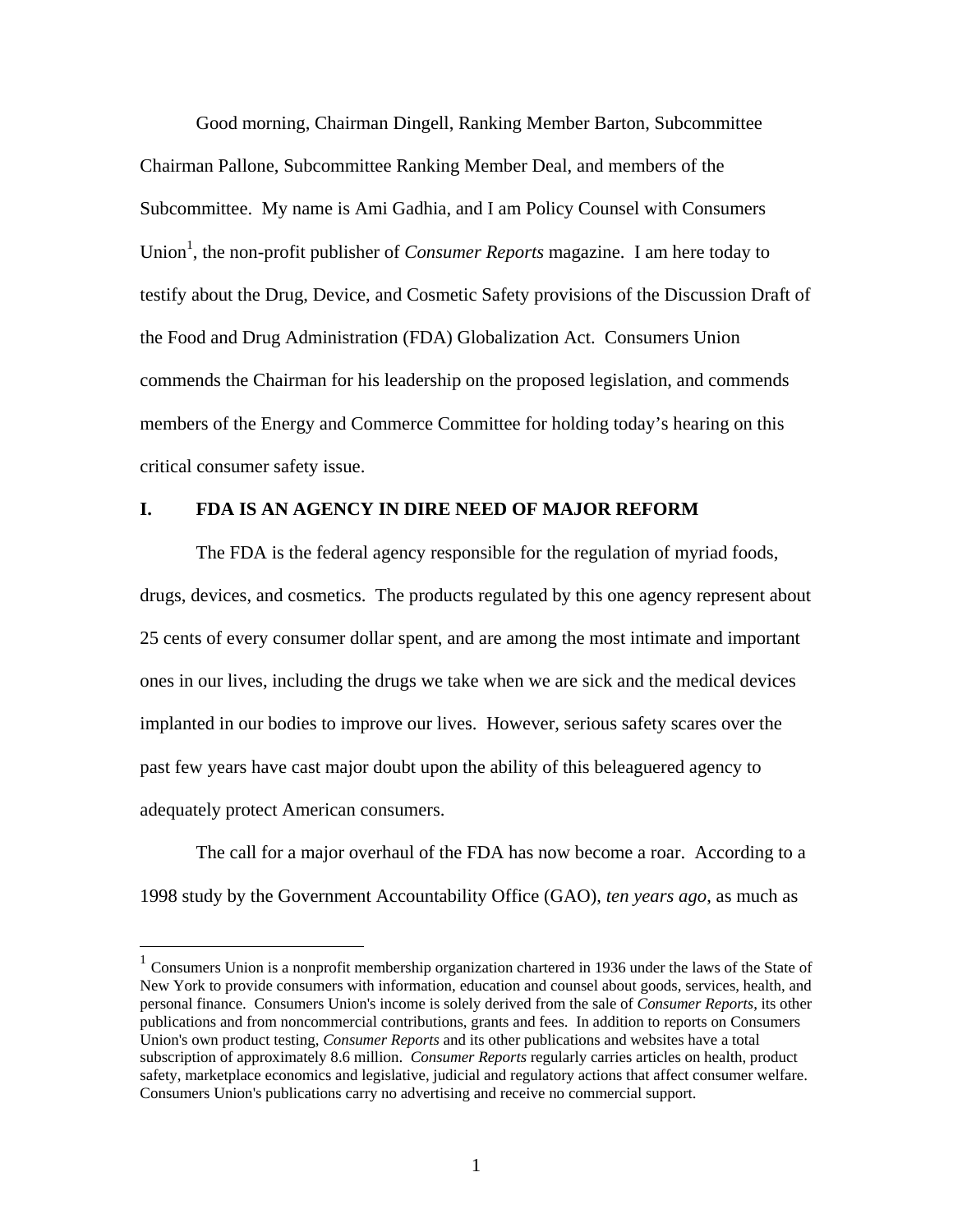80 percent of the bulk drug substances used by U.S. drug manufacturers was imported. No doubt this number has increased in the past ten years. A more recent GAO report, issued in November 2007, put the problem in stark relief: of all foreign plants, at most only seven percent of them are inspected in a year.<sup>[2](#page-2-0)</sup> Of those that are inspected, these inspections are all announced to the plant owners in advance, despite FDA policy guidelines requiring that inspections be conducted without prior notification. In recent years we have seen a slide towards lax oversight and neglect of safety of imported products at the FDA. According to an April 2008 *New England Journal of Medicine* article, ". . .the evidence suggests that inspection needs have overwhelmed the agency's capacity."<sup>[3](#page-2-1)</sup>

Some of the more high-profile failures of our drug, device, and cosmetics regulatory system are well known at this point: the import of contaminated heparin, a blood-thinning drug whose active pharmaceutical ingredient (API) was manufactured in China, and which is suspected to have been involved in the deaths of over 60 people; the 2006 recall of 183,000 packages of contact lens solution, manufactured in China, because of bacterial contamination; and a June 2007 import alert about toothpaste made in China that contained the very dangerous chemical Diethylene Glycol, which is used in antifreeze and as a solvent.

A September 2004 FDA report on the risk-based method of choosing foreign facilities for inspection indicated that the number of "registered human drug establishments" had increased by more than 400 percent during the previous 25 years, whereas the number of Good Manufacturing Practices inspections conducted dropped by more than 60 percent during that same time period. As FDA itself stated in that report,

 $\overline{a}$ 

<span id="page-2-0"></span> $2^2$  GAO, Drug Safety: Preliminary Findings Suggest Weaknesses in FDA's Program for Inspecting Foreign Drug Manufacturers, GAO-08-224T (Washington, D.C.: Nov. 1, 2007).

<span id="page-2-1"></span> $3$  Stuart O. Schweitzer, "Trying Times at the FDA – The Challenge of Ensuring the Safety of Imported Pharmaceuticals, *The New England Journal of Medicine*, April 24, 2008, p. 1776.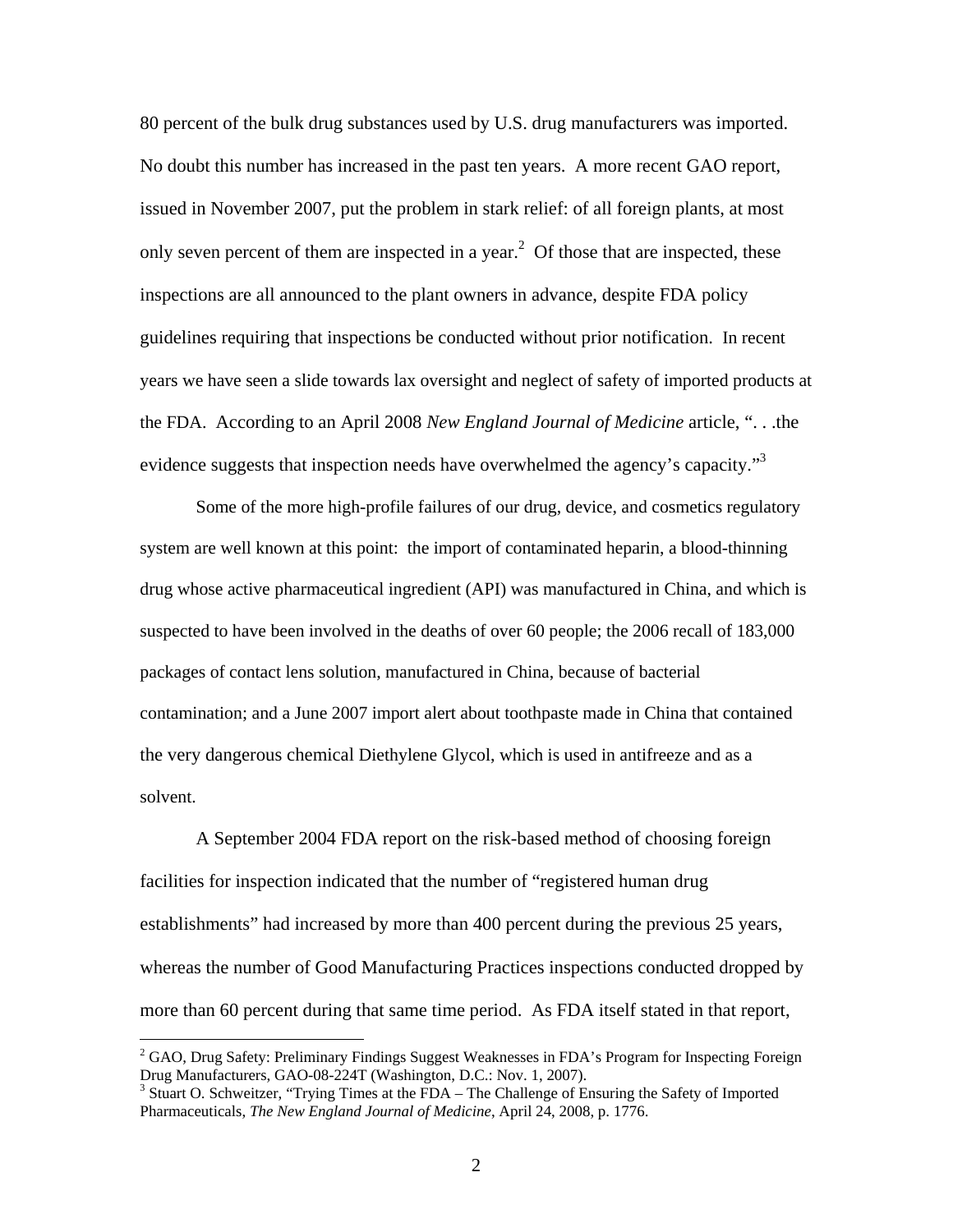"it is impossible for FDA to achieve uniformly intensive [Current Good Manufacturing Practices] inspectional coverage for all registered drug facilities."<sup>[4](#page-3-0)</sup>

### **II. PROVISIONS IN THE DISCUSSION DRAFT SUPPORTED BY CONSUMERS UNION**

Consumers Union believes that the Discussion Draft of the FDA Globalization bill contains a number of strong provisions that will help make consumers safer. First, the bill would require mandatory inspection of both domestic and foreign drug and device facilities every two years. This inspection provision – if implemented with protections against conflicts of interest – should help improve compliance with existing FDA safety regulations. Consumers Union would respectfully recommend that this inspection occur annually (and more frequently, if there are problems), given the host of serious public health risks that have emerged from foreign facilities in particular. However, recognizing the time and resources involved in inspections, the annual inspection requirement could be modified to include a graduated inspection schedule depending on the category of product (e.g., tongue depressor facilities may be inspected less frequently than an establishment that manufactures heart medications).

Second, the Discussion Draft would require destruction of adulterated, misbranded, or counterfeit drugs that a company attempts to import into the United States. This provision is necessary to prevent importers from "shopping" until they find a port that will admit entry for their products, and will therefore keep dangerous products out of the U.S. The destruction of these unsafe drugs will also prevent importers from simply "dumping" them on the citizens of other countries – particularly those with lax

<span id="page-3-0"></span><sup>&</sup>lt;sup>4</sup> "Risk-Based Method for Prioritizing CGMP Inspections of Pharmaceutical Manufacturing Sites -A Pilot Risk Ranking Model," Dept. of Health and Human Services, U.S. Food and Drug Administration, September 2004, pg. 4.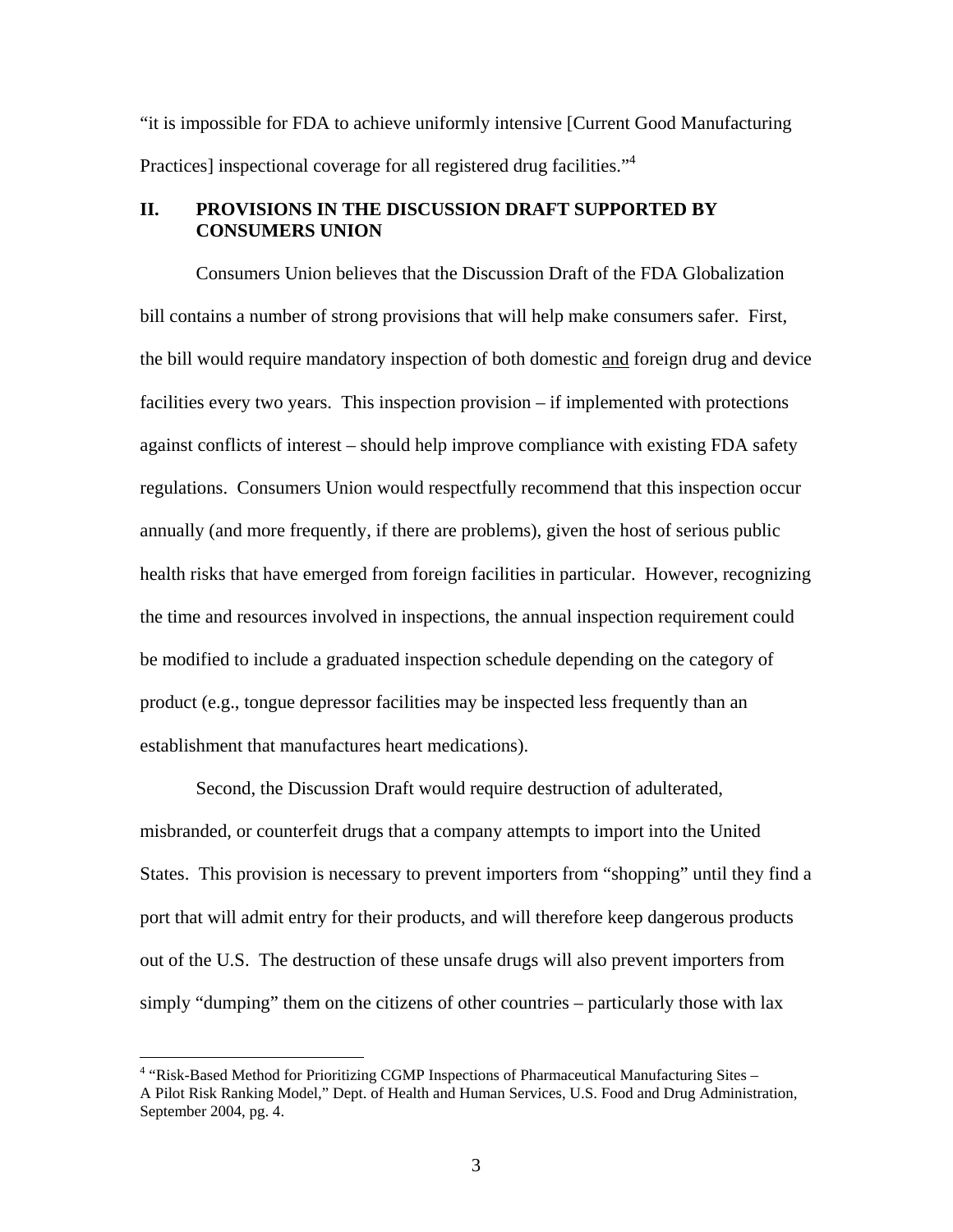regulation. We would also recommend that the bill provide for a similar destruction of unsafe medical devices.

Third, the Discussion Draft would give the FDA the authority to recall seriously unsafe drugs – an authority that the agency currently has for dangerous devices, but which has been sorely lacking with regards to drugs. We strongly support this provision.

We also applaud members of the Committee for including in this Draft a provision requiring a label with the country of origin of active pharmaceutical ingredients and biologics, and a label with the country of manufacture for devices, known as Country of Origin Labeling (COOL). We believe that consumers and their health care professionals are better served by more information, rather than less. In addition, the draft bill would keep FDA from closing any of its 13 labs without Congressional review of its reorganization plan, which we support. (FDA originally indicated it would close 7 of the 13 labs, but has suspended that decision.)

We are also glad that the bill includes provisions addressing the safety of cosmetics. As mentioned above, in June 2007, FDA issued an import alert against imported toothpaste that contained Diethylene Glycol. Other cosmetics may also contain this or other harmful chemicals. It is not sufficient for FDA's inspection resources to stay at their current extremely inadequate level with regard to imported cosmetics. Creating a fee requirement for importers of cosmetics is one step towards addressing this problem.

There are, however, some provisions in the Discussion Draft that Consumers Union would urge the Committee to consider shortening the timeframes for implementation. It appears that the effective dates of a number of the bill's provisions are too far out into the future. For example: there is a two-year delay after enactment of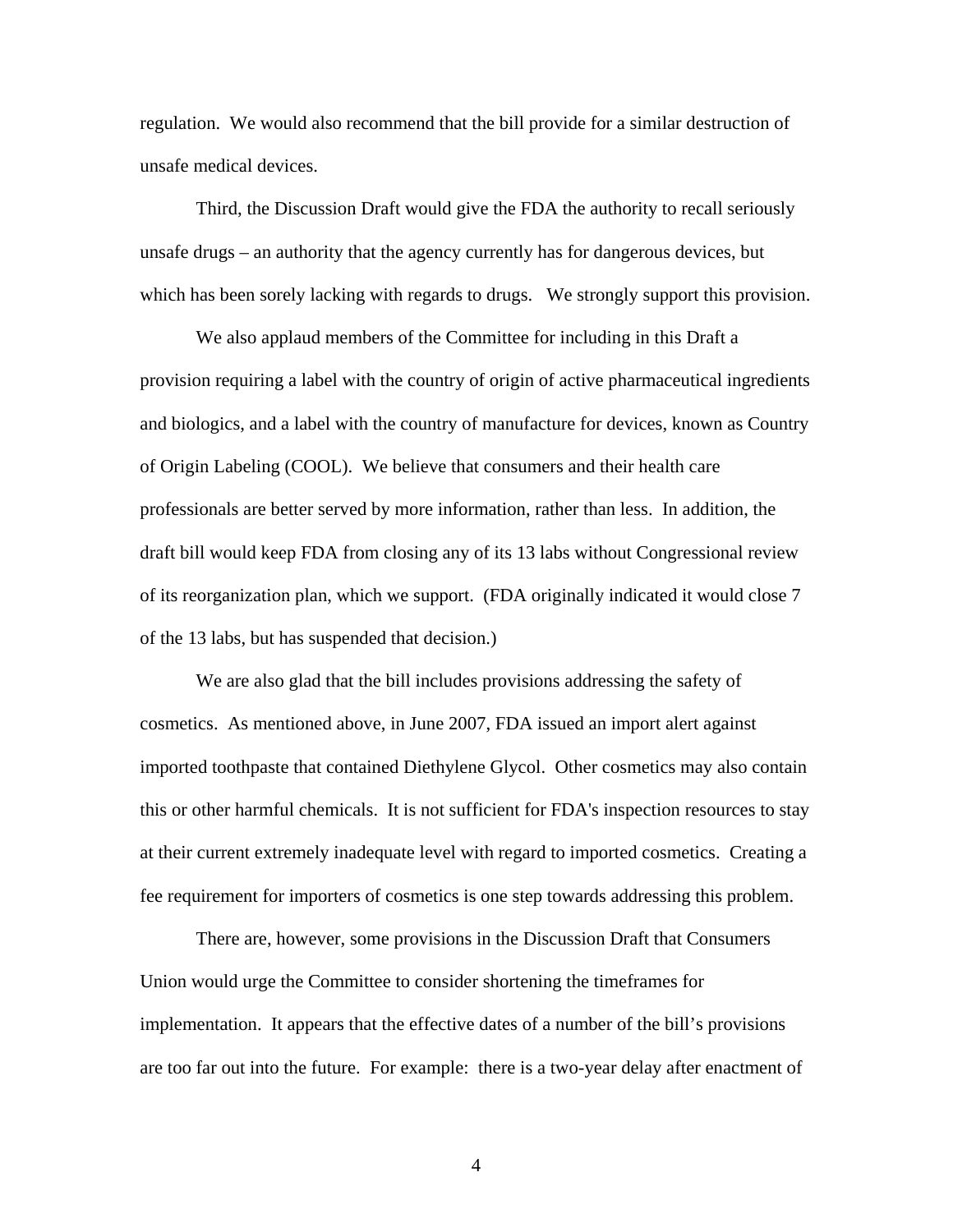the Act before foreign producers are required to undergo inspection of their facilities as a pre-condition to importation, and a similar delay in the implementation of the COOL provisions. There is a *three*-year delay after the enactment of the Act before importers are required to produce documentation demonstrating compliance with drug and device safety requirements as a pre-condition of entry. These implementation dates, particularly the three-year delay in the requirement to produce documentation, should be shortened.

### **III. AREAS OF CONCERN**

We support the Discussion draft's provision creating a "user fees" regime for various new FDA functions such as registration, certification, and inspection as a reasonable way to pay for the numerous new functions that FDA must incorporate. However, we urge the Committee to ensure that the user fees do not turn into a "pay-forplay" scenario. That is, we would not want to see regulated entities have the ability, through the user fee program, to exert undue influence over the FDA in its decisionmaking or other functions.

We are also concerned that the fees for registration of importers as established by Section 401(c) of the Draft are not indexed for inflation. Like the user fees for food safety importation, the drug and device importer fees should be indexed.

Consumers Union also believes the civil money penalties for violations of the bill, in Section 210, are set too low. For a large manufacturer, producer, or other multinational, a penalty of \$100,000 is simply a cost of doing business. The drug and device industry is a multi-billion dollar industry, and a \$100,000 fine may simply be a few hours' worth of profit for some companies. For the penalties to serve as a true deterrent against unsafe or illegal actions, they should be set higher.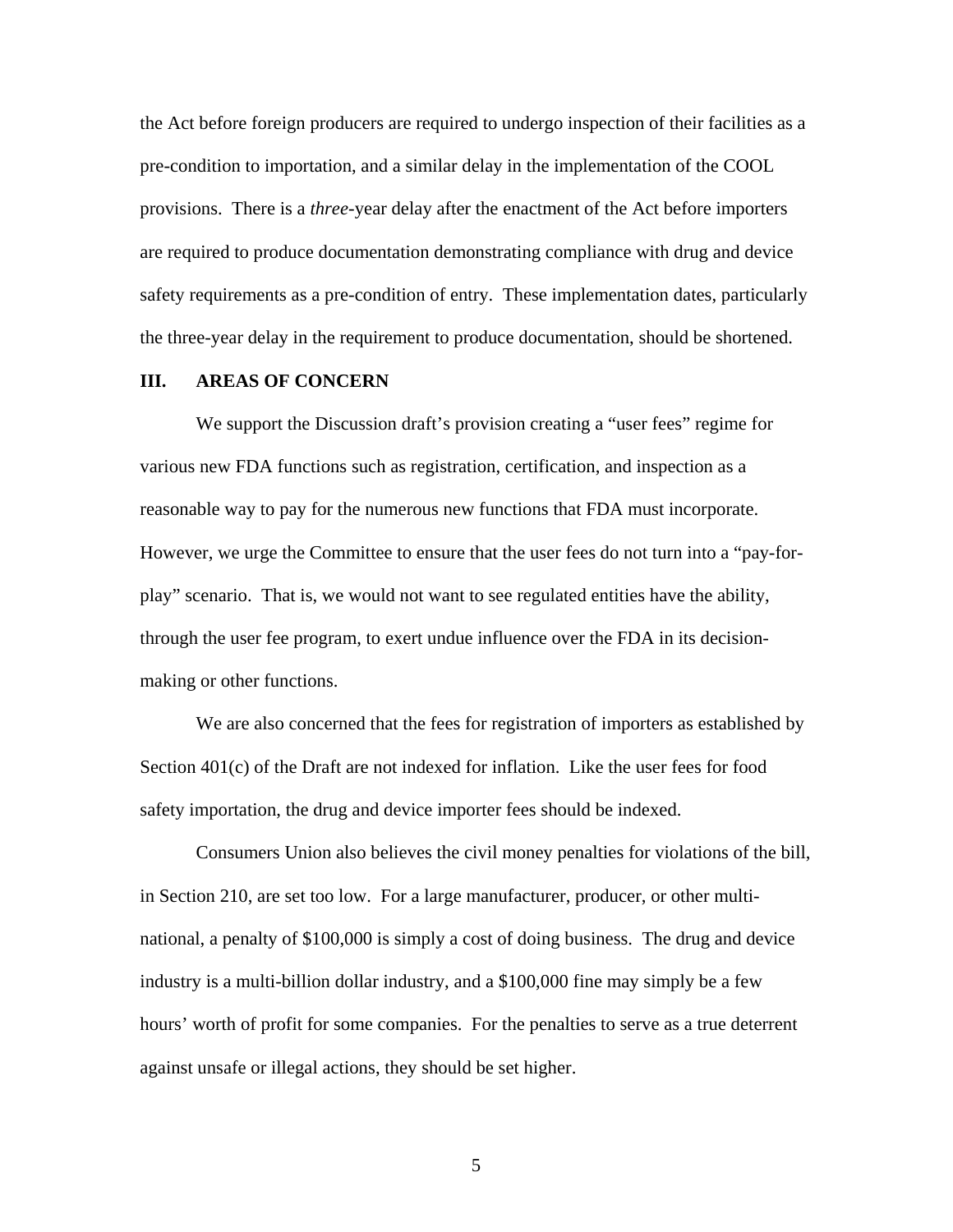We also urge inclusion of one particular GAO recommendation from its November 2007 report that is not currently in the Discussion Draft: FDA must have the ability to perform unannounced inspections of foreign facilities. Currently, since FDA gives foreign manufacturers advanced warning of inspections, these manufacturers – unlike domestic companies – are able to "clean up" to ensure they pass inspection, even if they are not in compliance every other day of the year. A dedicated foreign inspectorate (which the bill provides for) and regular FDA presence overseas, as well as adequate resources to staff these overseas offices, may be the best way to ensure random inspections.

Finally, any provisions in the final bill that permit FDA to outsource inspection, certification, registration, or any other agency tasks to a third party should include protections against such tasks being performed by entities with a conflict of interest. That is, any third party entities engaged by FDA to conduct safety and quality tasks should not be in any way connected with, related to, or otherwise influenced by any company within the supply chain.